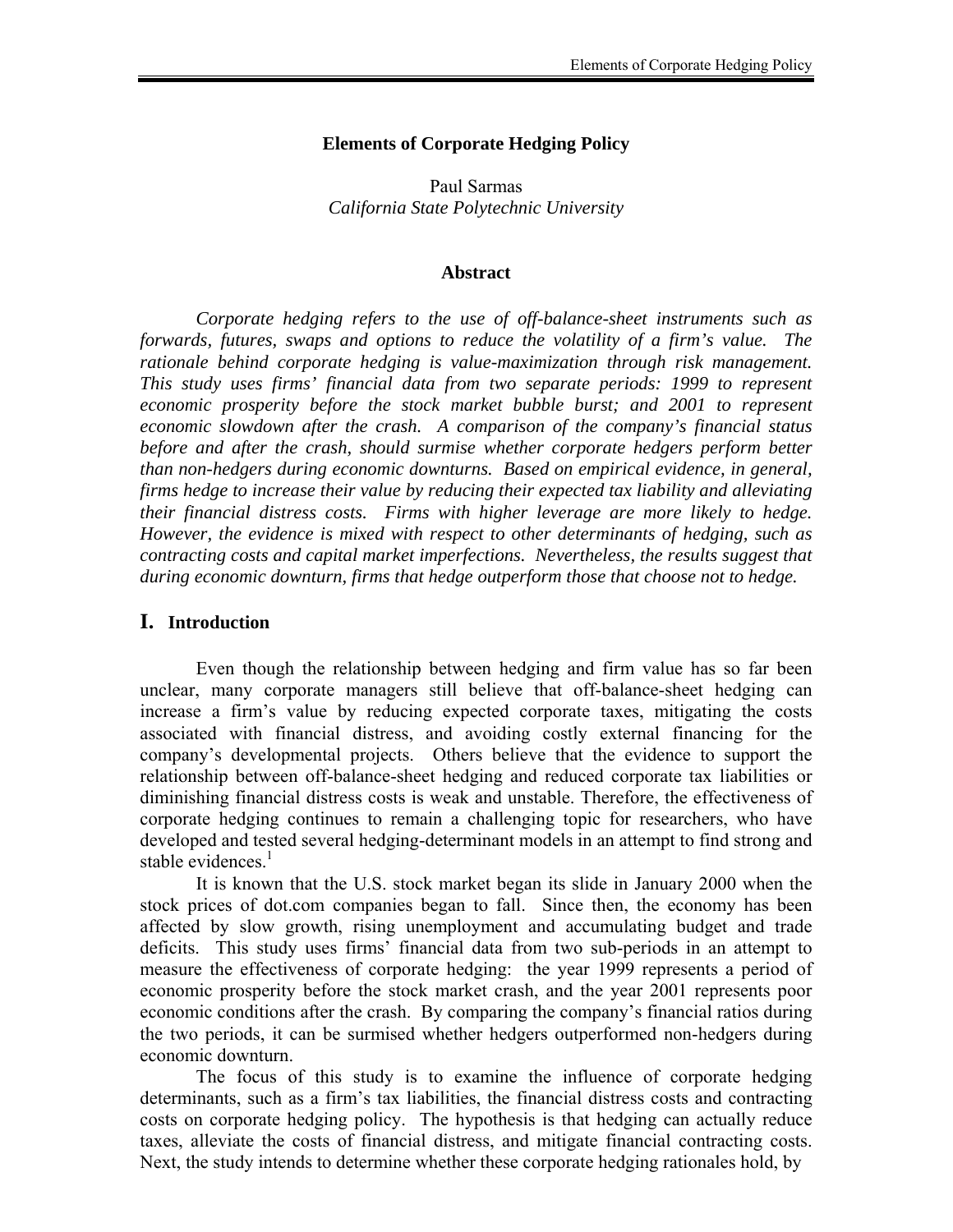testing 1999 and 2001 financial data of S&P500 companies using the logistic regression method.

 The remaining portion of this article is divided into four sections. In section II, the literature on corporate hedging policy is reviewed and a summary of the existing financial models of hedging determinants is presented. The structure of the corporate hedging model and the application of the logistic regression method used to test the model, as well as a brief description of data and resources are discussed in section III. Section IV reports and analyzes the empirical evidence. The final section is the summary and conclusion.

### **II. Corporate Hedging Rationale Literature**

 For years, economists have conducted research on corporate hedging activities, and developed different models to evaluate corporate hedging policies. Despite their numerous reports regarding hedging, there seems to be no single and acceptable framework that can be used to guide hedging strategies.<sup>2</sup> One possible explanation for lack of consistent empirical evidence is that previous studies have focused on why hedging makes sense, instead of placing emphasis on how much or what sort of hedging is optimal for a particular firm.

 There are important rationales behind hedging strategy, which are widely discussed in the hedging world. Hedging strategy can be influenced by the following determinants.

### **A. Managerial Motives**

 Stulz (1984) argues that corporate hedging is directly influenced by the risk aversion of managers, who may hold a relatively large portion of their wealth in the firm's stock. Unlike outside stockholders who are able to diversify their portfolios effectively and independently from the firms' diversification activities, the managers can benefit significantly from a corporate hedge policy aimed at reducing the variance of total value. Essentially, the managers' attitudes toward risk and their inclination toward hedging exert direct influence on the corporate hedging policy.

 Peter Tufano (1996) examined a database that details corporate risk management activity in the North American gold mining industry. The evidence supported the theory that firms whose managers held more options were less involved in management of gold price volatility. On the other hand, firms whose managers held more stock were more involved in managing the gold price risk. Overall, risk management was negatively associated with the tenure of firms' CFOs, perhaps reflecting managerial interests, skills or preferences. In other studies, the authors drew a similar conclusion: A firm tends to hedge more as the sensitivity of the total portfolio to stock price increases; but as the sensitivity of the stock option portfolio to stock return volatility increases, the firm tends to hedge  $less<sup>3</sup>$ 

### **B. Corporate Taxes**

 In a progressive corporate tax environment, corporate hedging can reduce the expected tax liability of a firm facing over a wide range of possible income outcomes.<sup>4</sup> The tax-benefit argument can be presented in two formats. First, given the convexity function of taxes, meaning a more volatile earnings stream leads to higher expected taxes, corporate hedging would lower the volatility of earning and resulting tax liabilities.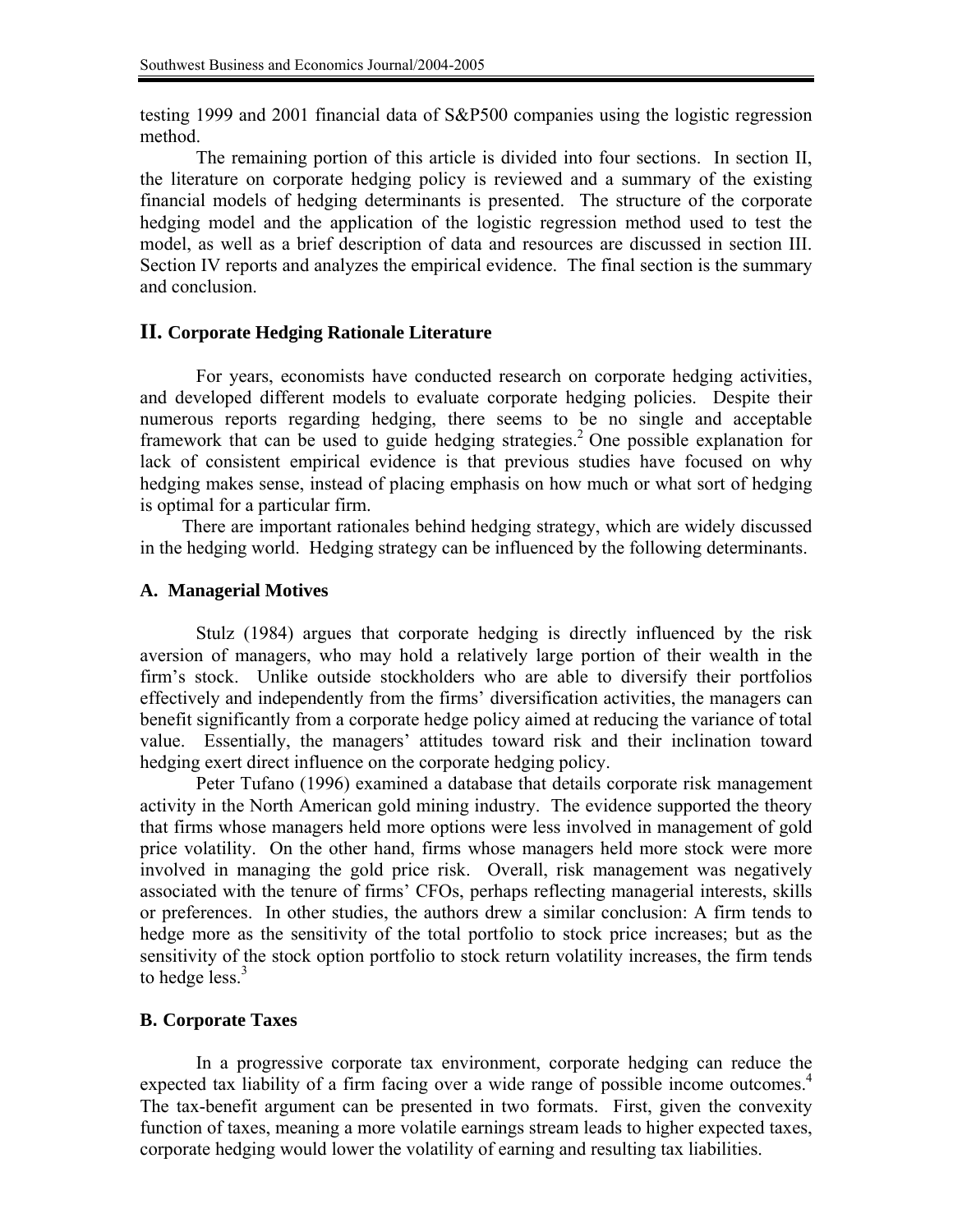Second, in the absence of corporate hedging, firms with large negative earnings are forced to carry forward their tax losses to later periods, and hence lose tax benefits in the present value sense. In other words, hedging increases the present value of these tax shields by smoothing out corporate earnings.

The tax savings benefit of hedging was addressed in a number of articles.<sup>5</sup> In general these studies focused on two tax incentives for corporation to hedge: (1) increase debt capacity and interest tax deductions, and (2) reduce expected tax liability if the tax function is convex. The authors tested whether these incentives affected the extent of corporate hedging with derivatives by using an explicit measure of tax function convexity. The results showed no relationship between tax function convexity or tax incentive and holdings of hedging instruments by corporations.

### **C. Financial Distress Cost**

 There are two specific issues concerning financial distress cost. First, firms with a large amount of debt and variable earnings are exposed to a higher degree of default risk, and thus carry higher financial distress cost. Smith and Stulz (1985) argue that capital structure hedging would reduce earnings variability and allow all firms to increase debt capacity without significantly increasing their credit risk. Second, according to Nance, Smith and Smithson (1993), smaller firms are more likely to hedge to avoid the high cost of bankruptcy, reorganization and liquidation. In other words, smaller firms have greater difficulty absorbing the fixed cost portion of financial distress, and hence would benefit more from a corporate hedging policy.

 One method of measuring the expected distress costs is by multiplying the debt ratio by the equity market-to-book ratio. This would account for both the probability of distress and the associated cost. Haushalter's (2000) empirical results show that the probability of financial distress increased with increasing debt ratio. The evidence also shows that the cost of distress increased with increasing market-book ratio.

### **D. Capital Market Imperfections**

 Froot, Scharfstein and Stein (1993) examined the relationship between capital market imperfections and demand for corporate hedging, and asserted that firms with large investment budgets are more likely to hedge in order to reduce their cost of acquiring external funds. Firms, through corporate hedging, can reduce the volatility of their internal cash flow, and hence reduce the need to access capital markets for external funds. The firms' objective should be to minimize overall cost of capital by raising capital from less expensive sources, which in turn would increase the profitability of investment projects.

 This relationship was supported in the study by Haushalter (2000), where debt ratios affected hedging decisions in the oil and gas industries, and that these decisions were made jointly. The hedging and debt policies were jointly tested using simultaneous equation regressions. The evidence showed that leverage exerted a positive influence on the use of derivatives. The author also found that hedging led to greater debt capacity. However, a study by Mian (1996) showed mixed results, where hedgers did not have higher market-to-book ratios. The study found that hedging was uncorrelated with leverage, but that it was influenced by the firm's size and positively correlated with dividend yield and dividend payout.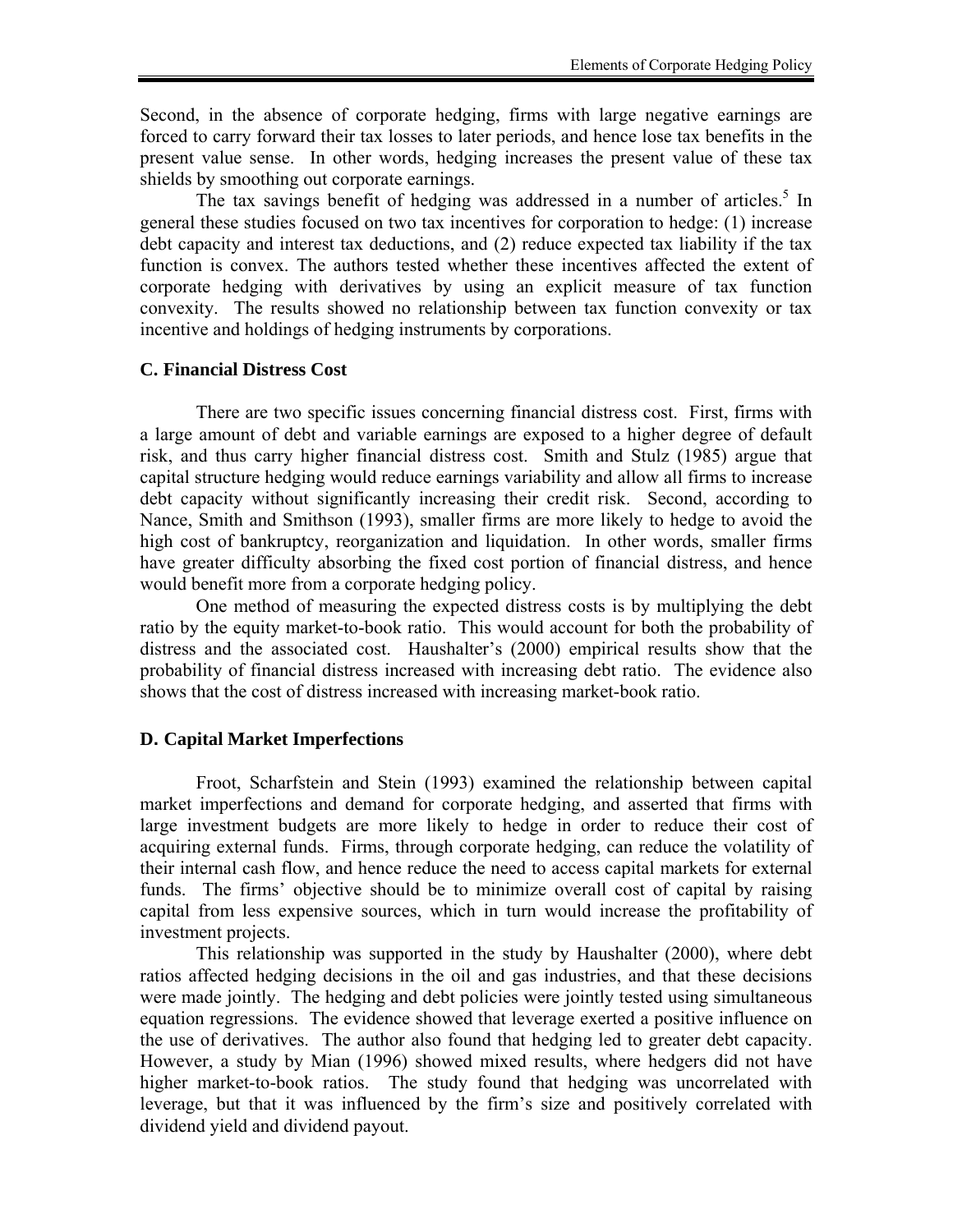#### **E. Contracting Costs**

 The contracting cost or agency cost refers to the costs incurred by firms resulting from the stockholders-bondholders conflict. According to Myers (1997), if a large fraction of the cash flow from a project accrues to the current bondholders, it is possible that the firm could decide to forgo positive NPV projects and reject a potentially profitable project. Such opportunistic behavior by the stockholders could prompt bondholders to protect themselves by lowering their offer price. In order to persuade buyers to pay higher prices for bonds, the firm must assure them that wealth transfers will not take place.

 The effect of corporate hedging to alleviate financial contracting costs is twofold. First, hedging ensures that a corporation has sufficient internal funds available to take advantage of profitable investment opportunities with minimal need for costly external sources of funds. All else equal, the more difficulty a firm has in obtaining outside financing, the more costly a shortfall in cash flow will be, and the greater the value hedging provides. Second, as discussed by Mayers and Smith (1990), hedging reduces expected bankruptcy costs by reducing the variability of cash flows.

 In a study by Nance, Smith and Smithson (1993), a logistic regression analysis was employed, and the results showed that firms that hedged face more convex tax functions, had less coverage of fixed claims, were larger in size, had more growth options in their investment opportunity set, and employed fewer hedging substitutes than those firms that didn't hedge. Therefore, a conclusion was drawn that firms hedge to reduce expected tax liabilities, to lower expected transaction costs, and to control agency problems.

### **III. Empirical Model and Data**

 The objectives of the study are to test the corporate hedging determinants. First the tax saving benefits model, which demonstrates that company hedge to reduce the expected tax liability, is examined. Second, the theory which states that firms are more likely to hedge to avoid financial distress costs is tested. Third, the theory that the companies with higher leverage should have more benefits on hedging is tested. Fourthly, examine firms with more growth options in their investment opportunity set, which are more likely to hedge to avoid contracting costs are examined. Finally, the liquidity ratio, leverage ratio, return on asset, return on equity and dividend payout ratios of S&P500 companies are calculated and used to reflect the financial status of companies. The ratios of companies in 1999 are compared with those in 2001 to show the different performance during economic boom (1999) and economic slowdown (2001). The intention is to provide evidence that hedgers perform better during a financial turndown than do nonhedgers.

### **A. Empirical Model**

 The model includes a number of hedging determinants that are believed to have an impact on the firms' decision whether to hedge. One hedging determinant is a tax savings benefit, which is believed to reduce a firm's tax liability through hedging. If a firm's effective tax schedule is convex, expected taxes are reduced by hedging. Tax preference items like tax loss carry forwards, foreign tax credits, and investment tax credits make the effective tax schedule convex. In this model, tax loss carry forwards is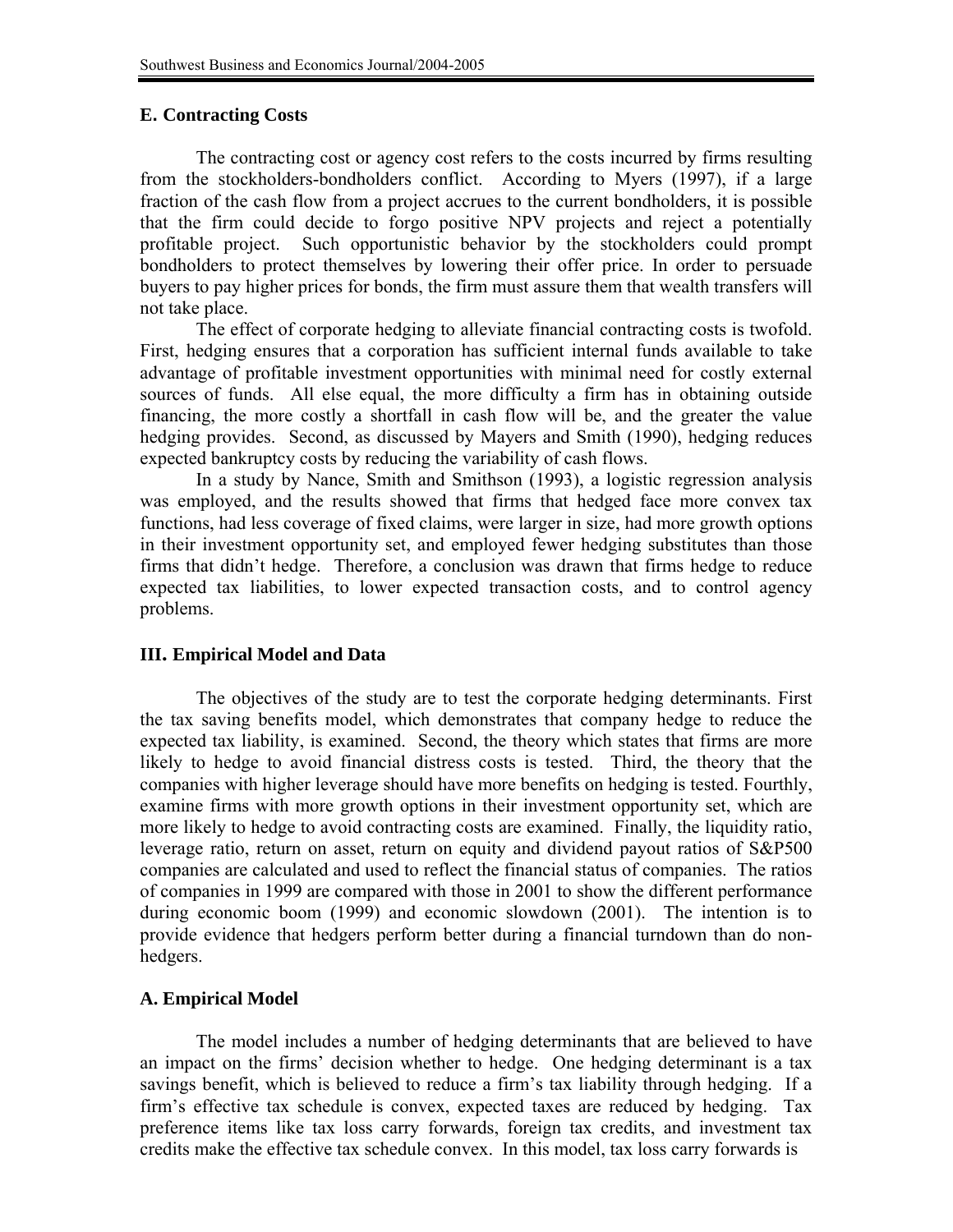chosen as the variable to reflect aspects of a firm's effective tax function and test whether the benefits of hedging should be greater, the greater the firm's tax loss carry forwards.

 Another determinant is the financial distress costs. The argument is that hedging lowers the probability that a firm will experience financial distress by reducing the variance of its cash flow and value. The cost reduction depends on the possibility a firm may encounter financial distress if it does not hedge and the level of costs a firm will incur if it does encounter financial distress. The benefits of hedging are directly related to the size of the firm's fixed claims relative to the value of its assets, which in turn is proportionate to firm size. Therefore, the relation between hedging and firm size becomes an empirical question. The question is whether hedging is more commonly practiced by firms with more total assets or firms with less in assets. In this model the firm value is chosen as the variable to test the claim that hedgers are better able to reduce financial costs and increase firm value as opposed to non-hedgers.

 The next determinant to be included in the model is the financial contracting costs. Financial contracting costs are caused by underinvestment problems resulting from agency conflict between bondholders and shareholders. The underinvestment problem is directly linked to the level of debt in the firm's capital structure, where firms with higher leverage are more likely to hedge. Hedging is believed to reduce the probability of a firm defaulting on its promised payments, thereby increasing stockholders' expected cash flow from a positive NPV project. Three variables are used to measure leverage: EBIT-to-Interest ratio, Debt-to-Firm value ratio and Leverage Ratio.

 An alternative method of testing contracting costs is to establish whether firms with high growth opportunities tend to hedge more. The explanation is that firms use derivatives to reduce the variability of their income stream and to ensure that adequate internal funds are available to take advantage of attractive projects. Therefore, the more growth opportunities firms have, the more likely that they will hedge. The model incorporates two variables representing growth opportunities stemming from investment projects: R&D-to-Firm Value ratio and Book Value-to-Market Value ratio. The hedgers are expected to have higher leverage ratios and more growth opportunities than nonhedgers.

 Finally, in order to test the hedgers' financial stability during an economic downturn, five ratios are selected which are typically used to evaluate the credit rating of a firm. These are liquidity ratio, return on asset, return on equity, leverage ratio, and dividend payout ratio. If corporate hedging rationales prove to be correct, hedger's financial health measured by these ratios should be better than non-hedgers.

### **B. Testing Methodology**

 This paper employs the research method known as the logistic regression model, which is a procedure for modeling a  $0/1$  dependent variable that does not require the independent variables to be normally distributed. As a result, many other types of variables, including indicator variables, are in the possible set of explanatory variables. In this case, the dependent variables are firms that are recognized as hedgers and nonhedgers. The two variables are coded as  $Y=1$  and  $Y=0$ , which is a binary dependent variable. Firms that hedge can be coded as 1, while firms that don't hedge can be coded as 0.

 Because the dependent variable is either 0 or 1, it can be shown that the conditional mean of y given x,  $\mu_{v/x}$ , is equal to the probability that the observation belongs to the indicated group:  $\mu_{v/x} = p = Pr(Y=1)$ . Probabilities must be between 0 and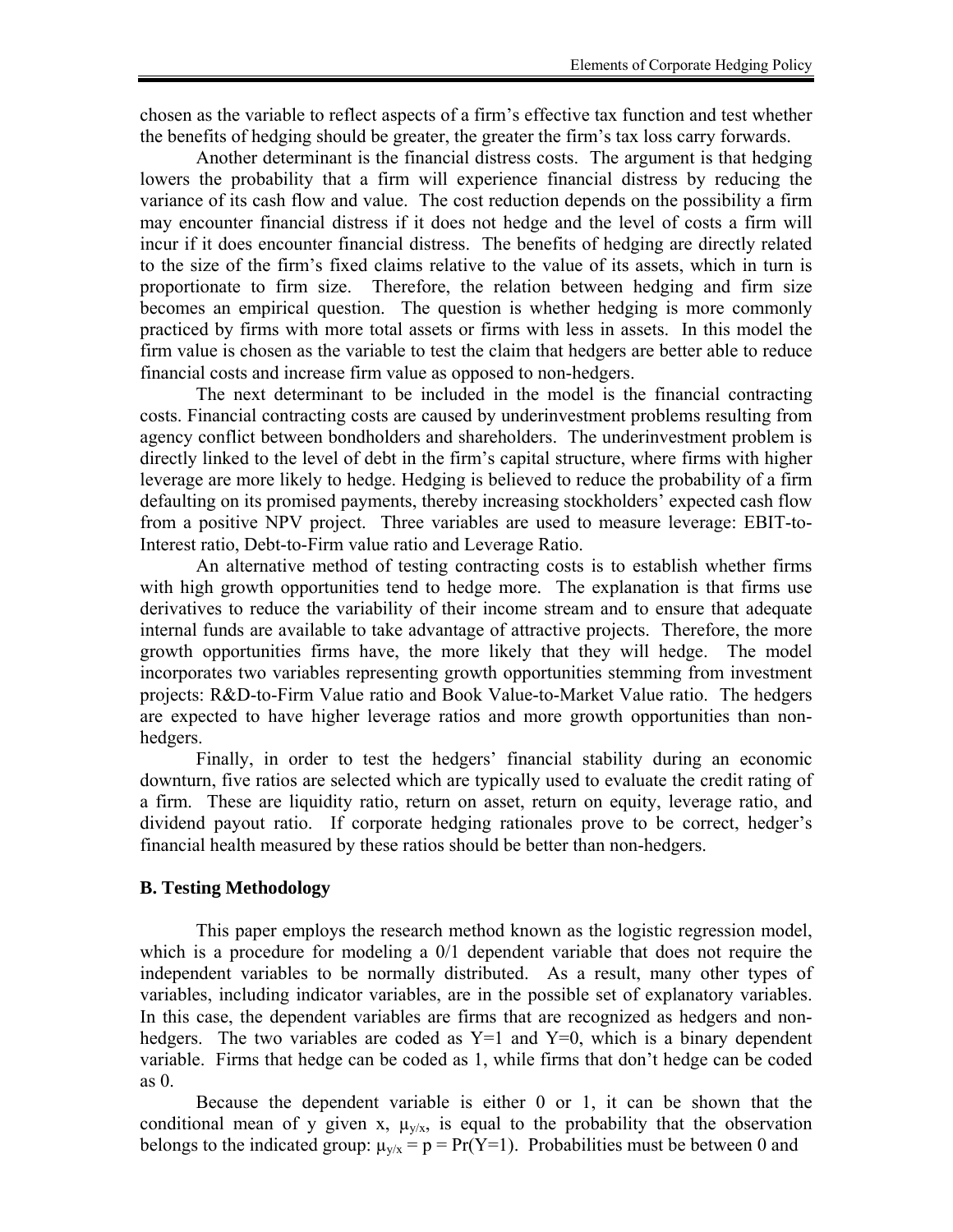1; thus to model the conditional mean of y, a function that is restricted to lie between 0 and 1 must be used. The function considered in logistic regression is called the logistic function. The logistic function is a nonlinear function of the regression coefficients and must be solved by a nonlinear regression routine. Logistic regression routines usually use a procedure called *maximum likelihood estimation* to estimate the regression coefficients in the logistic regression function. The logistic regression is derived and formulated in the following format:

$$
Pr(y_i = 1 \perp x_i, \beta) = 1 - F(-x_i/\beta)
$$
  
\n
$$
Pr(y_i = 0 \perp x_i, \beta) = F(-x_i/\beta)
$$
\n(1)

Where:  $y_i$  denotes firms that hedge or don not hedge,

xi denotes hedging determinants,

F is a continuous and increasing function that has real values, and

 $\beta$  is the estimated coefficient of hedging determinants.

If the logistic (LOGIT) specification is selected for the "F" cumulative distribution function, then the final version of the regression equation would be:

$$
Pr(y_i = 1 \perp x_i, \beta) = 1 - \left(\frac{e^{-x_i/\beta}}{(1 + e^{x_i/\beta})}\right) = \frac{e^{x_i/\beta}}{(1 + e^{x_i/\beta})}
$$
(2)

 In addition, the comparisons of means of the variables are performed in an attempt to further support the results coming from the logistic regression analysis. The mean comparison is also critical when analyzing the financial ratios to test the fourth hypothesis. Normally, this type of logistic regression research based 1-year data. In this study, two years of financial data is used: 1999 and 2001. The year 1999 symbolizes strong economic conditions and a bull stock market, whereas the year 2001 symbolizes a weak economy and a bear stock market.

#### **C. Data Definition and Source**

 The data are collected from the financial statements of Standard and Poor's 500 firms for the 1999 and 2001 period using the COMPUSTAT databank. The Disclosure Database Extractor is used to extract the financial reports. Information on hedging activities of the companies is available in these financial reports. If the company is engaged in hedging activities not for trading purposes, it is identified as "hedger". Otherwise, if the company does not use any off-balance sheet instruments such as derivatives, swaps or options to hedge, it is identified as "non-hedger". Financial institutions excluded from the study's sample are those that use derivatives for both hedging and speculating given their own business nature. In total, 115 firms were omitted from the sample: 47 financial firms and 68 firms with no disclosure reports. Of the remaining 385 companies, 241 are identified as hedgers and 144 are called nonhedgers.

 The independent variables are Tax Loss Carry Forward, Firm value, Book value/Firm value, Debt/Firm, EBIT/Interest, Leverage ratio, Liquidity ratio, ROA, ROE and Dividend payout ratio. All the ratios were either collected directly from the COMPUSTAT databank or were calculated based on information extracted from the databank.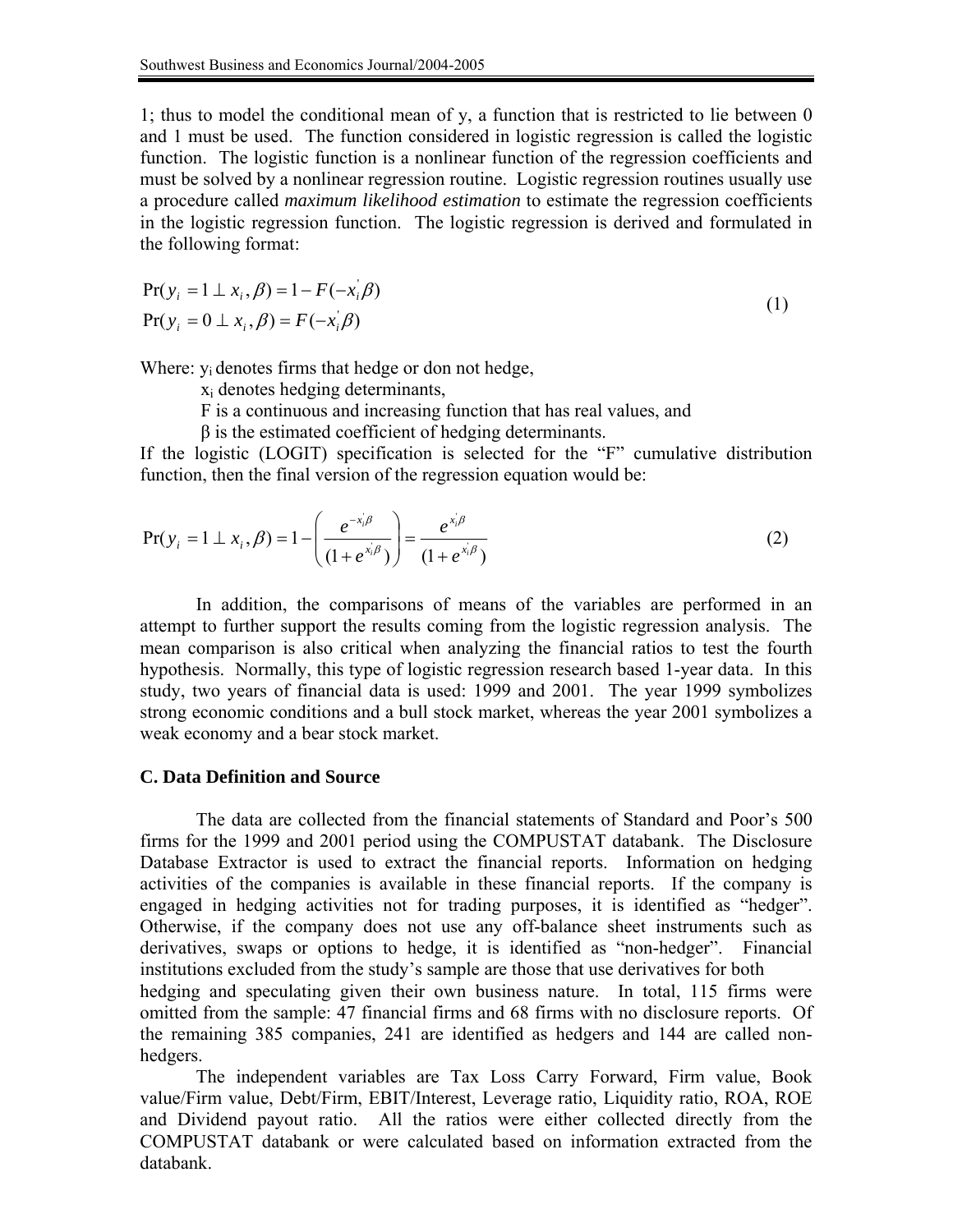#### **IV. Empirical Evidence**

 The empirical results are shown in tables 1 through 5. Tables 1 and 2 summarize the results of the maximum likelihood estimation technique, which report the estimated coefficients, asymptotic standard errors, z-statistics, and corresponding ρ-values. The estimated "β" coefficients measure the impact of the explanatory variables on the dependent variable, and the sign of the coefficient shows the direction of impact. A positive value of "β" implies that an increase in the explanatory variable would increase the probability of hedging and vice-versa. The z-statistic and p-value measure the significance of the estimated coefficients. If the z-statistic is between  $\pm 1.96$ , the independent variable carries a significant explanatory power and the null hypothesis cannot be rejected at the 5 percent level. When the ρ-value is less than 0.05, the null hypothesis cannot be denied.

 The comparison of means of ratios is also employed for further analysis of the hypotheses. The mean estimation and mean comparison of explanatory variables are summarized in tables 3 and 4. These estimates are for hedgers and non-hedgers for the two periods of 1999 and 2001. The ratio calculations and comparison of hedger and nonhedger firms for periods 1999 and 2001 are summarized in Table 5.

 The estimate of the company's tax loss carry forward provides support for taxbased explanation for hedging, where hedging appears to be positively related to tax loss carry forward. The z-statistic and p-value prove that tax loss carry forward is a significant factor in explaining dependent variable. The positive values of estimated coefficients in both years imply that an increasing tax loss carry forward was associated with an increasing probability to hedge. In addition, as shown in tables 3 and 4, by comparing means of tax loss carry forwards of hedgers to non-hedgers in 1999 to those in 2001, it is seen that hedgers carry more tax loss carry forwards than non-hedgers. This is consistent with the hypothesis that hedgers have more tax benefits than do non-hedgers.

 The z-statistic and ρ-value suggest that the estimated coefficient of firm value variable is significant. It supports the hypothesis that hedging can increase a firm's value. However, the negative coefficient in 1999 indicates that smaller firms tend to hedge more, whereas the positive coefficient in 2001 suggests that larger firms are more likely to hedge. The comparison of means of firm value in 1999 and 2001 ends up with the same mixed results, where the evidence of whether smaller firms or larger firms tend to hedge is inconclusive.

 The investment growth opportunity is represented by the ratios R&D/Firm Value and Book Value/Market Value. The z-statistic and p-value of R&D/Firm Value fail to indicate that the hedger firms have more growth opportunity than non-hedgers. The estimated coefficients and corresponding statistics of the Book/Market Value ratio in 1999 and 2001 are similarly inconclusive. The parameter estimates suggest that probability of hedging is negatively related to Book/Market Value, which is inconsistent with the predictions derived from the contracting cost model. The mean-comparison analysis is consistent with the proposed relationship between hedging and firm size, but the statistical results are much weaker than those provided by the logistic regression model. In general, the evidence based on the empirical relation between hedging and Book/Market Value as well as hedging and R&D/Firm Value fail to recognize the contracting cost and capital market imperfections as determinants of corporate hedging.

 The absence of a significant relationship between hedging and Debt/Firm Value is implied by the z-statistic and ρ-value in both 1999 and 2001. However, the statistical results of the leverage ratio and EBIT/Interest Expense show a robust relationship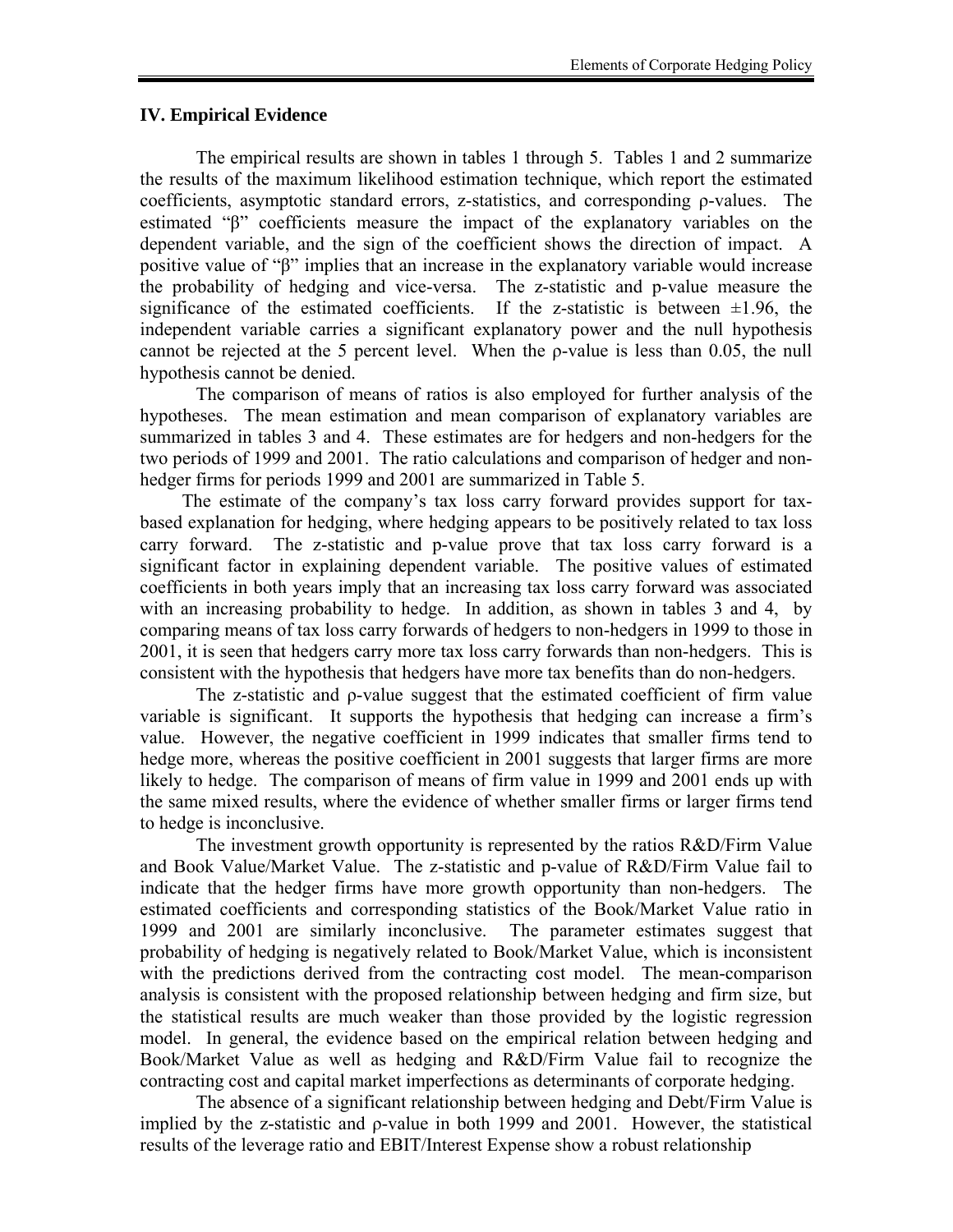between a firm's hedging policy and its debt policy. The empirical evidence simply indicates a hypothesis that hedgers have more leverage than non-hedgers. The negative coefficients of EBIT/Interest Expense with the dependent variable indicate that the lower the ratio, the higher probability to hedge. The positive coefficients of Leverage Ratio suggest that the higher the ratio, the higher probability to hedge.

 The mean estimation of financial ratios and mean-comparison of these ratios between hedgers and non-hedgers in 1999 and 2001 are shown in Table 5. The overall empirical evidence supports the claim that hedgers perform better financially than do non-hedgers during economic downturns. The liquidity ratio improved for the hedgers at an annual growth rate of 2.72%, whereas non-hedgers showed a negative growth rate of 4.4%. Hedgers appear to have kept a stable leverage ratio, with an annual growth rate of 4%, whereas non-hedgers experienced a 16.7% increase in debt ratio. ROA for hedgers declined more than that for non-hedgers decline from 1999 to 2001. ROE for hedgers declined more than for non-hedgers; however, hedgers paid more dividends than nonhedgers in both 1999 and 2001, evidenced by their Dividend Payout Ratios. It also is important to note that, with the exception of liquidity ratio, the logistic regression estimations indicate that all other ratios are all statistically significant.

### **V. Summary and Conclusion**

 The reviewed literature is testimony to the importance of hedging to the goal of corporate value maximization. Previous studies attempted to establish a relationship between numerous financial variables and the corporate hedging strategy. The resulting empirical evidence was varied and mixed in implication. This study selected two periods: 1999, representative of an economic growth cycle, and 2001, representative of a recessionary cycle. Despite numerous constraints and limitation in data, the generated empirical results provide a basis for a consistent view of hedging as a component of corporate financial policy.

 The results summarized in this study show that firms hedge in order to increase their economic values by reducing the expected tax liability and alleviate the financial distress costs. In addition, the generated statistical results imply that firms with higher leverage are more likely to hedge, and those firms with a hedging policy in place are better-off financially than those who do not hedge during economic downturns.

 The empirical evidence is mixed with respect to contracting costs and capital market imperfection components of the hedging model. The logistic regression results of Book/Market Value and hedging and R&D/Firm Value variables are inconsistent with the proposed relationship between hedging and its two determinants: contracting costs and capital market imperfections. On the other hand, there is a robust statistical relationship between hedging and leverage variables. The evidence shows that hedgers have more leverage than non-hedgers. This indicated that hedging firms are better able to reduce contracting costs. The results also fail to determine concretely whether larger firms tend to hedge more than smaller firms.

 Even though in some cases the empirical results are mixed, the overall evidence is clear in identifying certain variables as determinants of hedging policy, and suggests that a hedging strategy should become an integral part of modern corporation operations. There are other related issues that have to be addressed separately, such as the type of risks that should be hedged, partial versus full hedging strategy, and the choice of hedging instruments.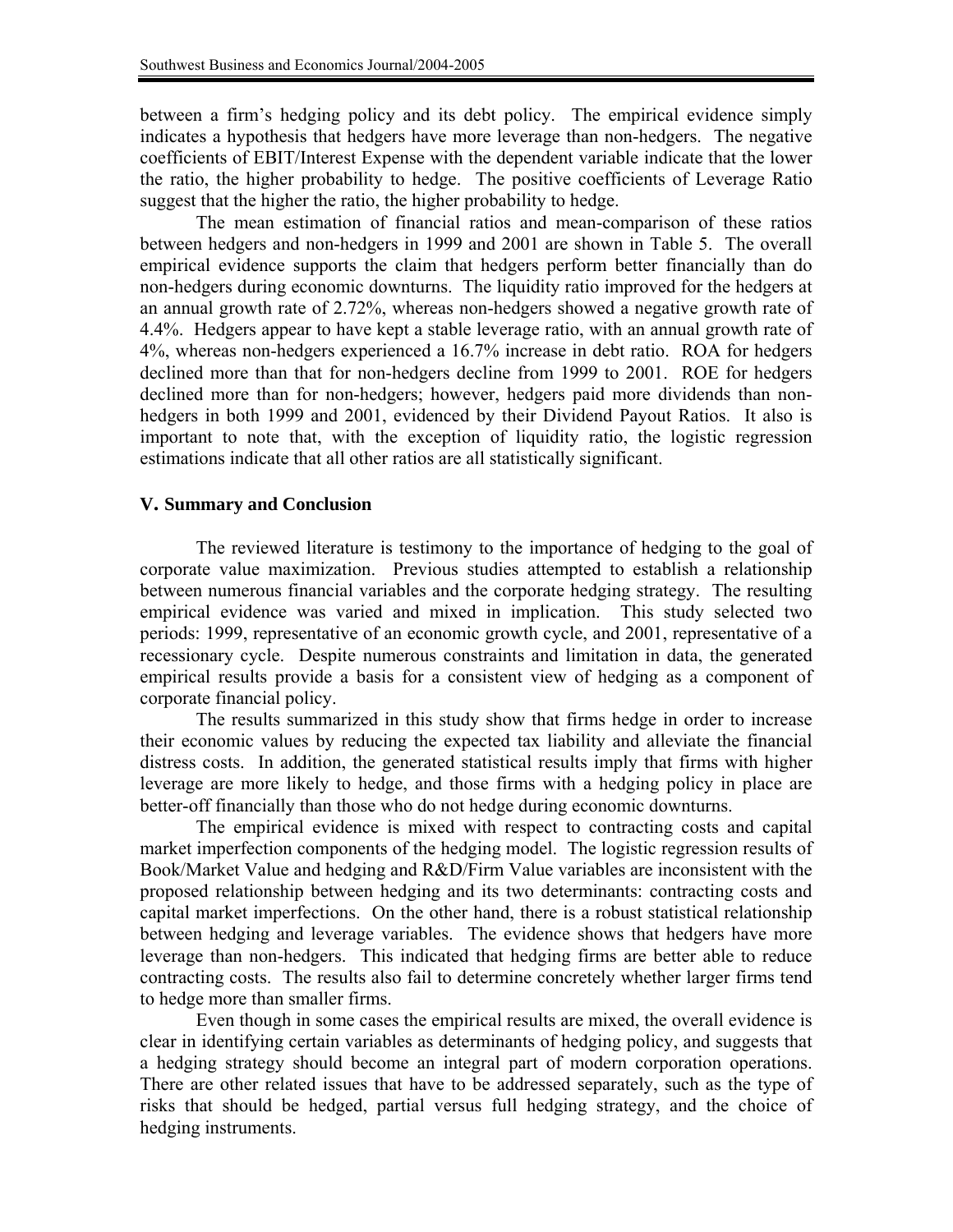### **Endnotes**

<sup>1</sup>For instance, refer to studies by Mayers and Smith (1985); Smith and Stulz (1985); He (2004); and Froot, Scharfstein, and Stein (1993).

 $2^2$ For a detailed discussion of these topics, refer to articles published by Smith, Smithson, and Wilford (1990); Stulz (1990); Breeden and Viswanathan (1990); and Lessard (1990).

 $3$ For further study of the related issues, see Carpenter (2000) and Lambert, Larcker, and Verrecchia (1991).

<sup>4</sup>Please use studies by Mayers and Smith (1982); and Smith and Stulz (1985) as references.

<sup>5</sup>Please see articles by Graham and Smith (1999); Haushalter (2000); and Graham and Rogers (2002).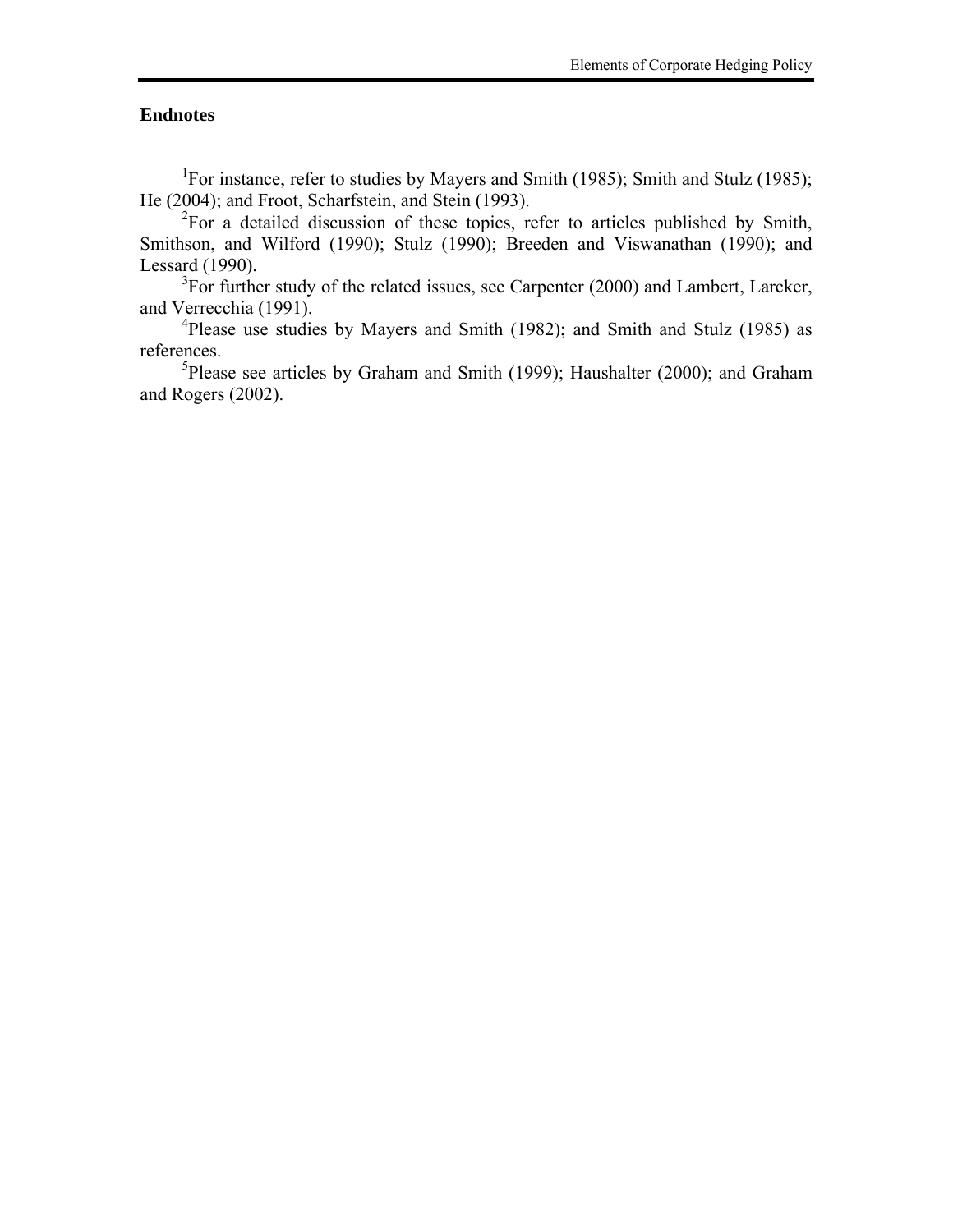#### **References**

- Cummins, D. J., Phillips, R. D., & Smith, S. D., (1998). The Rise of Risk Management. *Federal Reserve Bank of Atlanta Economic Review*, First Quarter, 30-40.
- Dielman, T. E. (2001). *Applied Regression Analysis for Business and Economics*. (3rd Ed.) Pacific Grove, CA: Duxbury/Thomson Learning.
- Froot, K. A., Scharfsteirn, D. S., and Stein, J. C. (1993). Risk Management: Coordinating Corporate Investment and Financing Policies. *Journal of Finance*, 48 (5), 1629-1658.
- Geczy, C., Bernadette, M. A., and Schrand, C. (1997). Why Firms Use Currency Derivatives? *Journal of Finance*, 52, 1323-1354.
- Graham, J. R. and Rogers, D. A. (2002). Do Firms Hedge in Response to Tax Incentives? *Journal of Finance*, 57 (2), 815-839.
- Graham, J. R. and Smith, C. W. (1999). Tax Incentive to Hedge. *Journal of Finance*, 54, 2241-2262.
- Greene, W. H. (1997). *Econometric Analysis*. (3rd Ed.) Upper Saddle River, N.J.: Prentice Hall.
- Haushalter, D. G. (2000). Financing Policy, Basis Risk, and Corporate Hedging: Evidence from Oil and Gas Producers. *Journal of Finance*, 55 (1),107-152.
- He, F. (2004). *Corporate Hedging Determinants*. Unpublished master's thesis, California State Polytechnic University, Pomona, California.
- Knopf, J. D., Nam, J. and Thornton, J. H. Jr. (2002). The Volatility and Price Sensitivities of Managerial Stock Option Portfolios and Corporate Hedging. *Journal of Finance*, 57 (2), 801-813.
- Lambert, R. A., Larcker, D. F., and Verrecchia, R. E. (1991). Portfolio Considerations in Valuing Executive Compensation. *Journal of Accounting Research*, 29, 129-149.
- Lessard, D. (1990). Global Competition and Corporate Finance in the 1990s. *Continental Bank of Journal of Applied Corporate Finance*, 3(4), 59-72.
- Mayer, D. and Smith, C. W. (1987). Corporate Insurance and the Under-investment Problem. *Journal of Risk and Insurance*, 54, 45-54.
- Mian, S. L. (1996). Evidence on Corporate Hedging Policy. *Journal of Financial and Quantitative Analysis*, 31(3), 419-439.
- Nance, D. R., Smith, C. W. JR., and Smithson, C. W. (1993). On the Determinants of Corporate Hedging. *Journal of Finance*, 48 (1), 267-284.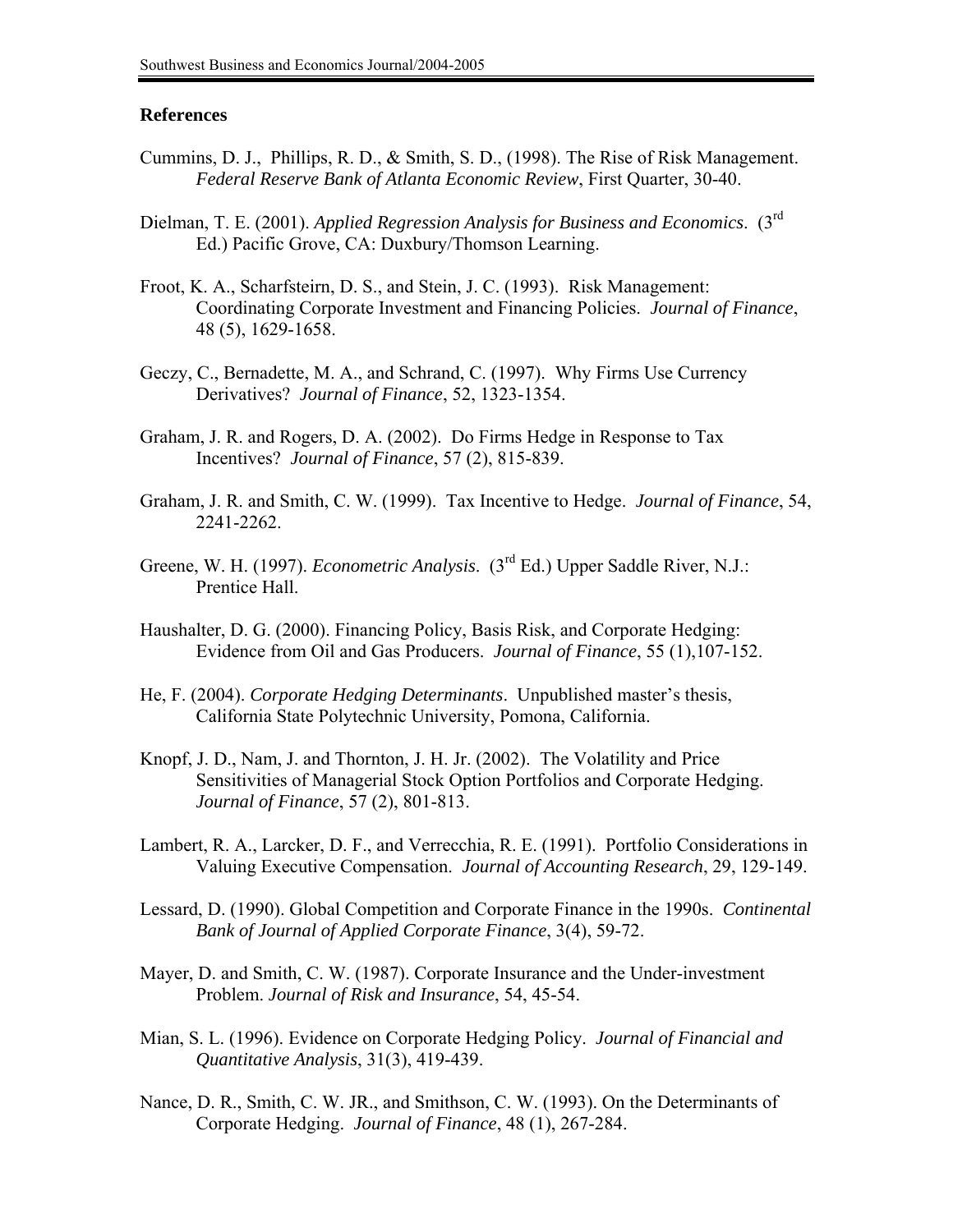- Smith, C. and Stulz, R. (1985). The Determinants of Firms' Hedging Policies. *Journal of Financial and Quantitative Analysis*, 28, 391-405.
- Smith, C. W., Smithson, C., and Wilford, D. S. (1990). *Managing Financial Risk*. New York, New York: Harper and Row Publishing.
- Stulz, R. (1984). Optimal Hedging Policy. *Journal of Financial and Quantitative Analysis*, 19(2), 127-140.
- Stulz, R. (1990). Managerial Discretion and Optimal Financing Policies. *Journal of Financial Economics*, 26(1), 3-28.
- Tufano, P. (1996). Who Manages Risk? An Empirical Examination of Risk Management Practices in the Gold Mining Industry. *Journal of Finance*, 51 (4), 1097-1137.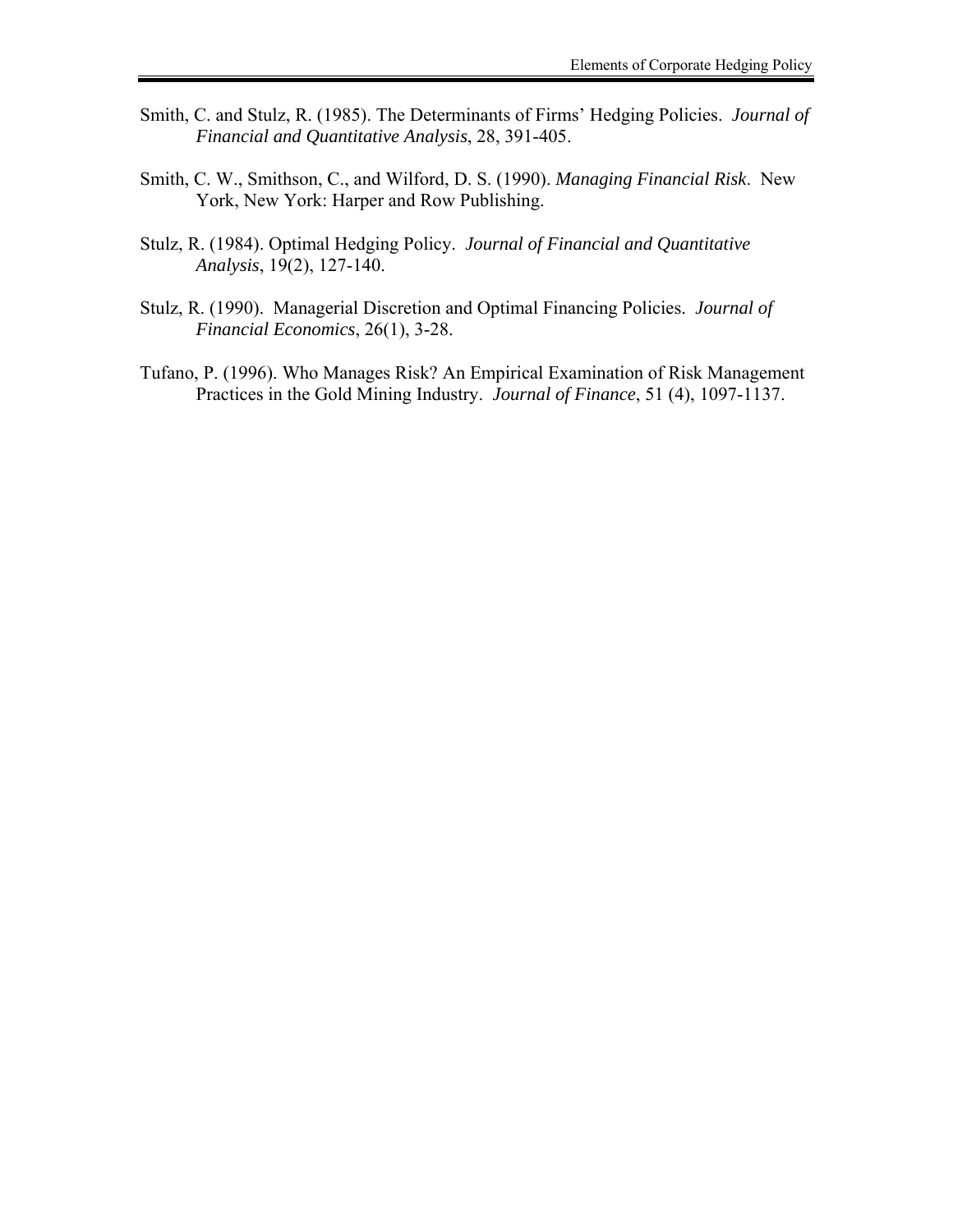# **Table 1**

| Variable                     | Coefficient | <b>Standard Error</b> | z-Statistics | Probability |
|------------------------------|-------------|-----------------------|--------------|-------------|
| Constant                     | 0.67867     | 0.475821              | 1.426        | 0.154       |
| <b>Book Value/Firm Value</b> | $-2.76337$  | 1.345947              | $-2.053$     | 0.040       |
| Debt/Firm Value              | 3.99248     | 1.903547              | 2.097        | 0.036       |
| Dividend Payout Ratio        | 0.05015     | 0.080801              | 0.621        | 0.535       |
| <b>EBIT/Interest Expense</b> | $-7.40E-06$ | 7.01E-06              | $-1.055$     | 0.292       |
| Firm Value                   | $-1.18E-07$ | 1.67E-07              | $-0.705$     | 0.481       |
| Leverage Ratio               | 0.04974     | 0.079926              | 0.622        | 0.534       |
| <b>Liquidity Ratio</b>       | $-0.30613$  | 0.118128              | $-2.592$     | 0.010       |
| R&D/Firm Value               | 34.0817     | 10.60314              | 3.214        | 0.001       |
| Return on Assets Ratio       | 0.33537     | 2.731785              | 0.123        | 0.902       |
| Return on Equity Ratio       | $-0.28409$  | 0.736329              | $-0.386$     | 0.699       |
| Tax<br>Loss<br>Carry         | 0.00083     | 0.000603              | 1.378        | 0.168       |
| Forward                      |             |                       |              |             |
|                              |             |                       |              |             |
| Mean Dependent Variance      | 0.62594     |                       |              |             |
| S.D. Dependent Variance      | 0.48450     |                       |              |             |
| Sum of Squared Residual      | 77.1638     |                       |              |             |
| S.E. of Regression           | 0.45483     |                       |              |             |
| Akaike<br>Information        | 1.23962     |                       |              |             |
| Criterion                    |             |                       |              |             |
| <b>Schwarz Criterion</b>     | 1.36284     |                       |              |             |

## **Logistic Regression Parameter Estimates Dependent Variables: Hedgers vs. Non-hedgers (1999)**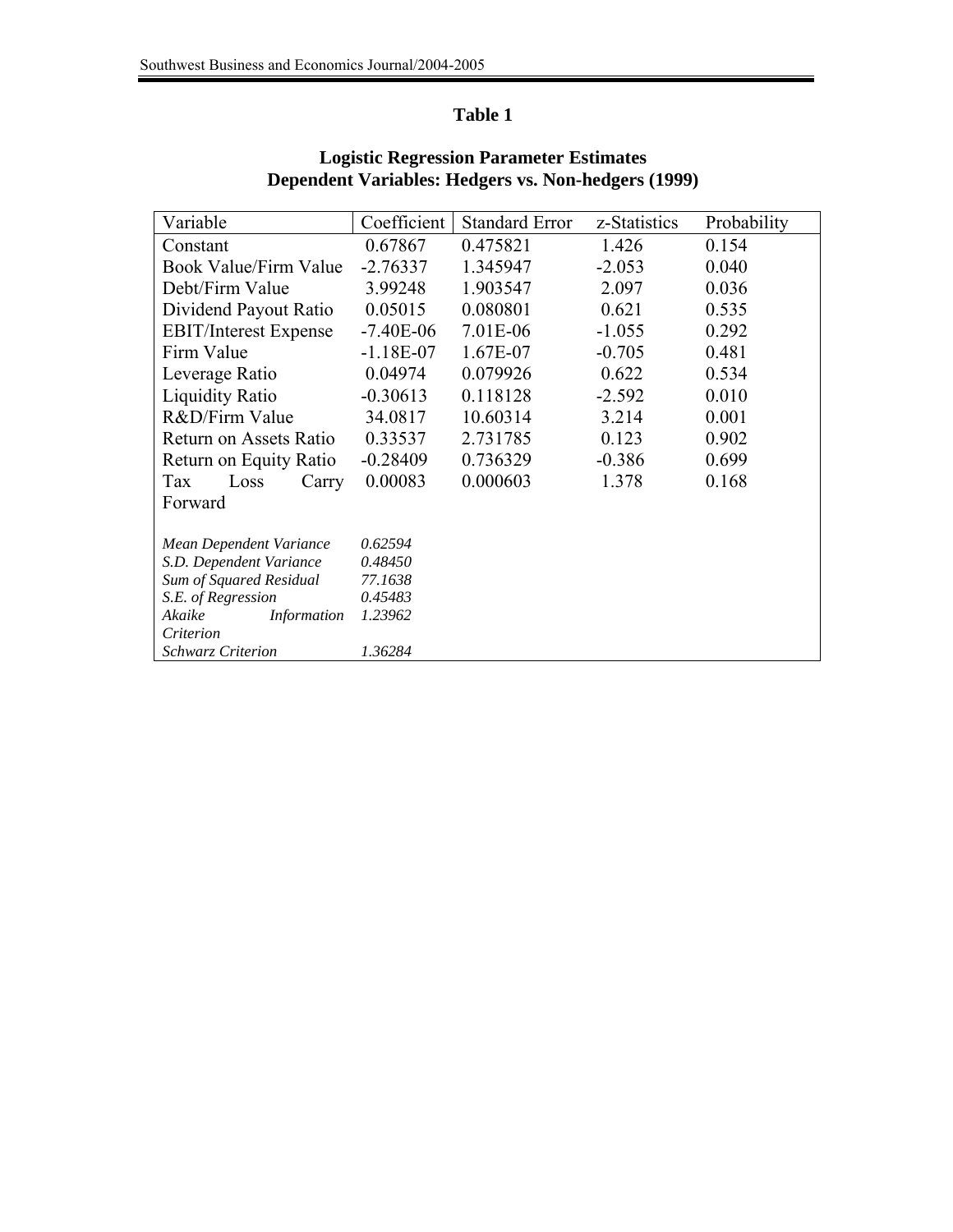# **Table 2**

| Variable                            | Coefficient | <b>Standard Error</b> | z-Statistics | Probability |
|-------------------------------------|-------------|-----------------------|--------------|-------------|
| Constant                            | $-0.18099$  | 0.45668               | $-0.396$     | 0.692       |
| Book Value/Firm Value               | $-2.18341$  | 1.12557               | $-1.940$     | 0.052       |
| Debt/Firm Value                     | 4.41723     | 1.51385               | 2.918        | 0.004       |
| Dividend Payout Ratio               | 0.02338     | 0.06055               | 0.386        | 0.699       |
| <b>EBIT/Interest Expense</b>        | $-4.60E-06$ | 4.27E-06              | $-1.077$     | 0.282       |
| Firm Value                          | 2.98E-06    | 2.43E-06              | 1.224        | 0.221       |
| Leverage Ratio                      | $-0.22697$  | 0.11027               | $-2.058$     | 0.040       |
| <b>Liquidity Ratio</b>              | 0.06018     | 0.04325               | 1.392        | 0.164       |
| R&D/Firm Value                      | 38.5131     | 9.18461               | 4.193        | 0.000       |
| Return on Assets Ratio              | 5.49962     | 2.07756               | 2.645        | 0.008       |
| Return on Equity Ratio              | $-1.16755$  | 0.66019               | $-1.769$     | 0.077       |
| Tax Loss Carry Forward              | 5.62E-05    | 0.00011               | 0.509        | 0.610       |
| Mean Dependent Variance             | 0.6260      |                       |              |             |
| S.D. Dependent Variance             | 0.4845      |                       |              |             |
| Sum of Squared Residual             | 74.1156     |                       |              |             |
| S.E. of Regression                  | 0.44576     |                       |              |             |
| <b>Akaike Information Criterion</b> | 1.20122     |                       |              |             |
| <b>Schwarz Criterion</b>            | 1.32444     |                       |              |             |

## **Logistic Regression Parameter Estimates Dependent Variables: Hedgers vs. Non-hedgers (2001)**

## **Table 3**

# **Comparison of Means (1999)**

| <b>Independent Variables</b>   | Means<br>Hedgers (H)<br>(NH) | Non-hedgers | $\Delta$ Means: (H) – (NH) |
|--------------------------------|------------------------------|-------------|----------------------------|
| Tax Shields:                   |                              |             |                            |
| Tax Loss Carry Forwards        | 89.80455                     | 44.61585    | 45.1887                    |
| Firm Size:                     |                              |             |                            |
| Firm Value                     | 43360.53                     | 253779.4    | $-210418.87$               |
| Opportunity<br>Investment      |                              |             |                            |
| Set:                           | 0.563165                     | 0.469766    | 0.093399                   |
| <b>Book Value/Market Value</b> | 0.009524                     | 0.006054    | 0.00347                    |
| R&D/Firm Value                 |                              |             |                            |
| Leverage:                      |                              |             |                            |
| Debt/Firm Value                | 0.38811                      | 0.278024    | 0.110086                   |
| Leverage Ratio                 | 2.874525                     | 1.58283     | 1.291695                   |